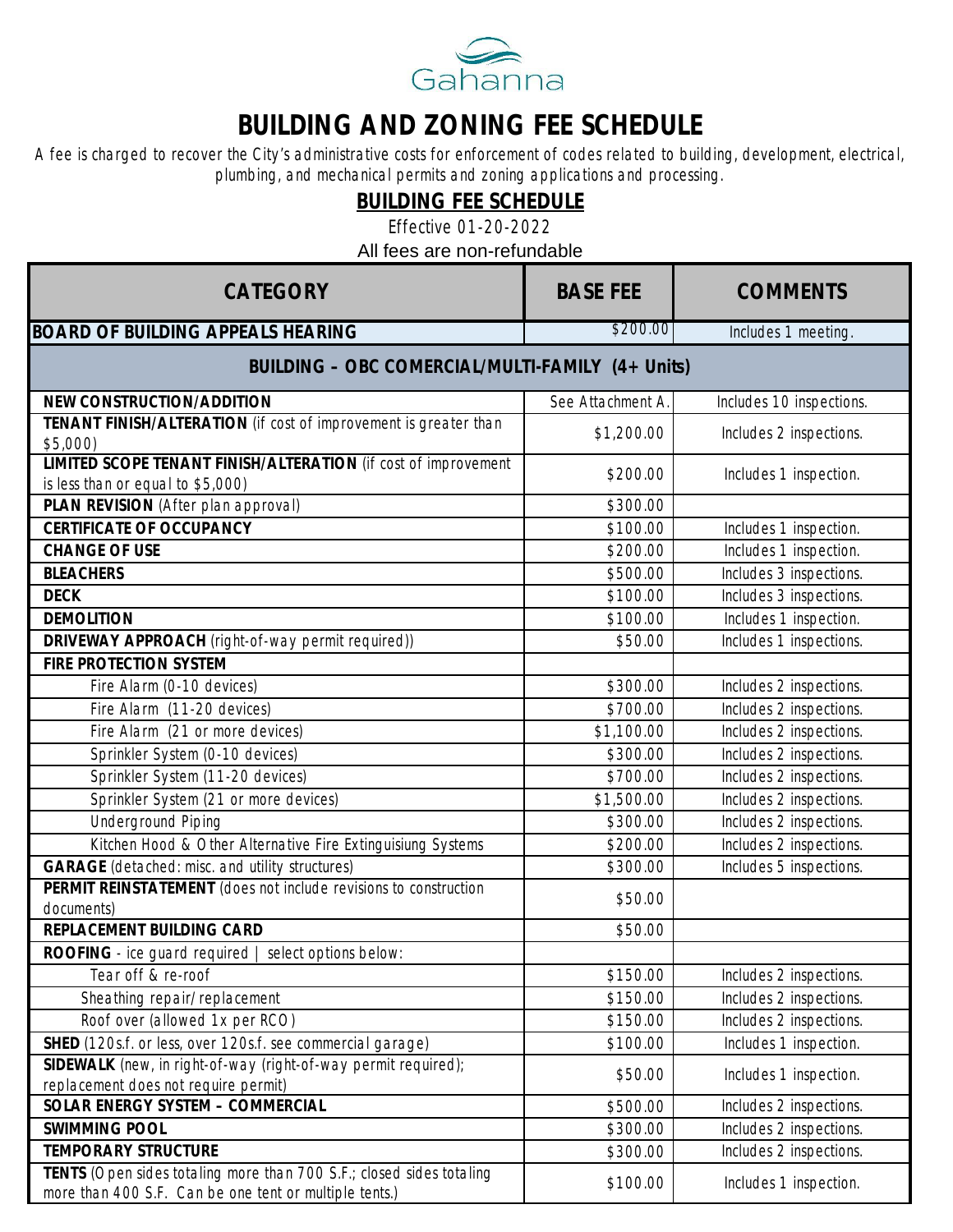| <b>WAREHOUSE RACKING</b>                                                                                                                                                                                                                                                                                                   | \$250.00 | Includes 1 inspection.  |
|----------------------------------------------------------------------------------------------------------------------------------------------------------------------------------------------------------------------------------------------------------------------------------------------------------------------------|----------|-------------------------|
| WIRELESS COMMUNICATION FACILITY (PWSF)                                                                                                                                                                                                                                                                                     | \$500.00 | Includes 3 inspection.  |
| WIRELESS COMMUNICATION (PWSF) CO-LOCATION                                                                                                                                                                                                                                                                                  | \$250.00 | Includes 1 inspection.  |
| ELECTRICAL/OTHER - COMMERCIAL/MULTI-FAMILY                                                                                                                                                                                                                                                                                 |          |                         |
| NEW CONSTRUCTION/ADDITION/ALTERATION/FIRE REHAB                                                                                                                                                                                                                                                                            | \$600.00 | Includes 3 inspections. |
| TEMPORARY ELECTRIC                                                                                                                                                                                                                                                                                                         | \$150.00 | Includes 1 inspection.  |
| SWIMMING POOL IN-GROUND                                                                                                                                                                                                                                                                                                    | \$200.00 | Includes 3 inspections. |
| MINOR LIMITED SCOPE (Not to be used with New<br>Construction/Addition/Alteration/Fire Rehab)examples: swimming pool<br>above ground; site lighting; building signage; transformers; sub panels;<br>safety switches; disconnects; generator; fountain; additional or replacement<br>service; underground installation only. | \$150.00 | Includes 2 inspections. |
| GAS PIPING - OBC COMMERCIAL OR MULTI-FAMILY                                                                                                                                                                                                                                                                                | \$200.00 | Includes 2 inspections. |
| HVAC - OBC COMMERCIAL OR MULTI-FAMILY                                                                                                                                                                                                                                                                                      |          |                         |
| NEW BUILDS/ADDITIONS/ALTERATIONS                                                                                                                                                                                                                                                                                           | \$500.00 | Includes 2 inspections. |
| MINOR LIMITED SCOPE examples: replacements and new units; duct<br>work extension/alteration; chimney replacement or new vent; prefab<br>fireplace/wood burning stove                                                                                                                                                       | \$150.00 | Includes 1 inspection.  |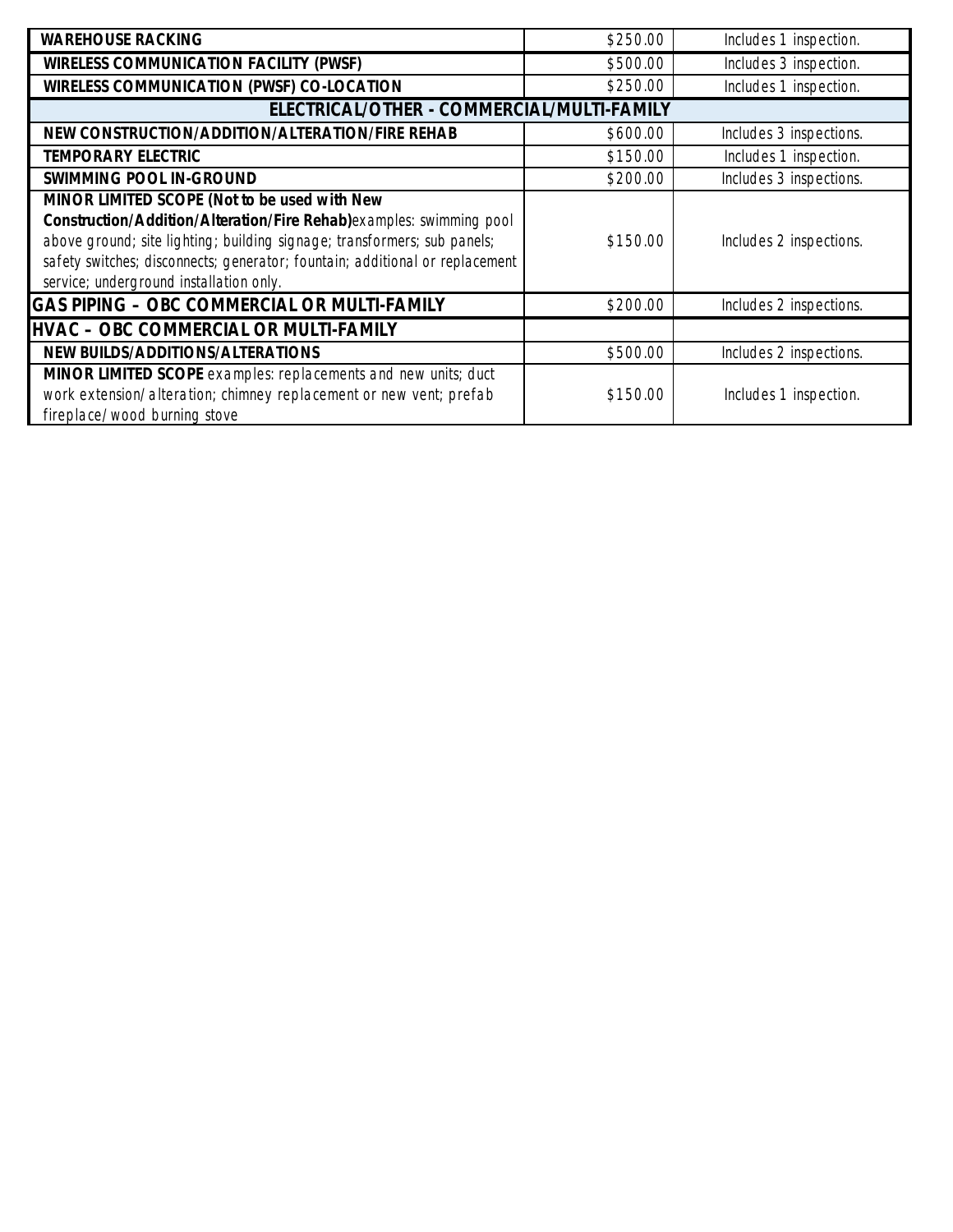| BUILDING- RESIDENTIAL (1, 2, or 3 Family Dwellings)                                                                                                                                                          |            |                          |
|--------------------------------------------------------------------------------------------------------------------------------------------------------------------------------------------------------------|------------|--------------------------|
| <b>NEW CONSTRUCTION</b>                                                                                                                                                                                      | \$1,895.00 | Includes 10 inspections. |
| <b>ADDITION</b>                                                                                                                                                                                              | \$300.00   | Includes 5 inspections.  |
| <b>ALTERATION</b>                                                                                                                                                                                            | \$250.00   | Includes 3 inspections.  |
| PLAN REVISION (New Home) (After approval)                                                                                                                                                                    | \$150.00   |                          |
| CERTIFICATE OF OCCUPANCY                                                                                                                                                                                     | \$50.00    | Includes 1 inspection.   |
| <b>DECK</b>                                                                                                                                                                                                  | \$100.00   | Includes 3 inspection.   |
| <b>DEMOLITION</b>                                                                                                                                                                                            | \$100.00   | Includes 1 inspections.  |
| DRIVEWAY APPROACH (right-of-way permit required))                                                                                                                                                            | \$50.00    | Includes 1 inspections.  |
| FIRE PROTECTION SYSTEM                                                                                                                                                                                       |            |                          |
| Fire Alarm                                                                                                                                                                                                   | \$200.00   | Includes 2 inspections.  |
| Sprinkler System                                                                                                                                                                                             | \$200.00   | Includes 2 inspections.  |
| GARAGE (detached: misc. and utility structures)                                                                                                                                                              | \$250.00   | Includes 5 inspections.  |
| PERMIT REINSTATEMENT (includes no revisions to construction                                                                                                                                                  |            |                          |
| documents)                                                                                                                                                                                                   | \$50.00    |                          |
| REPLACEMENT BUILDING CARD                                                                                                                                                                                    | \$50.00    |                          |
| ROOFING (ice guard required)  <br>select options below:                                                                                                                                                      |            |                          |
| Tear off & re-roof                                                                                                                                                                                           | \$75.00    | Includes 2 inspections.  |
| Sheathing repair/replacement                                                                                                                                                                                 | \$75.00    | Includes 2 inspections.  |
| Roof over (allowed 1x per RCO)                                                                                                                                                                               | \$75.00    | Includes 2 inspections.  |
| SIDEWALK (new, in right-of-way (right-of-way permit required);<br>replacement does not require permit)                                                                                                       | \$50.00    | Includes 1 inspection.   |
| SOLAR ENERGY SYSTEM - RESIDENTIAL                                                                                                                                                                            | \$100.00   | Includes 1 inspection.   |
| SWIMMING POOL - ABOVE GROUND                                                                                                                                                                                 | \$100.00   | Includes 1 inspection.   |
| <b>SWIMMING POOL - IN GROUND</b>                                                                                                                                                                             | \$200.00   | Includes 2 inspections.  |
| ELECTRICAL/OTHER - RESIDENTIAL (1, 2 or 3 Family Dwelling)                                                                                                                                                   |            |                          |
| <b>NEW CONSTRUCTION/FIRE REHAB</b>                                                                                                                                                                           | \$500.00   | Includes 2 inspections.  |
| ALTERATIONS/ADDITIONS                                                                                                                                                                                        | \$100.00   | Includes 2 inspections.  |
| <b>TEMPORARY ELECTRIC</b>                                                                                                                                                                                    | \$150.00   | Includes 1 inspection.   |
| SWIMMING POOL IN-GROUND                                                                                                                                                                                      | \$200.00   | Includes 3 inspections.  |
| MINOR LIMITED SCOPE (Not to be used with New<br>Construction/Addition/Alteration/Fire Rehab) A96examples include:<br>swimming pool above ground, additional or replacement service, and<br>generator)        | \$100.00   | Includes 1 inspection.   |
| GAS PIPING- RESIDENTIAL (1, 2, or 3 Family Dwelling)                                                                                                                                                         | \$100.00   | Includes 2 inspections.  |
| HVAC - RESIDENTIAL (1, 2 or 3Family Dwelling)                                                                                                                                                                |            |                          |
| <b>NEW BUILDS/ADDITIONS</b>                                                                                                                                                                                  | \$450.00   | Includes 2 inspections.  |
| MINOR LIMITED SCOPE examples: single unit replacements and new<br>units; duct work extension/alteration; chimney replacement or new vent;<br>prefab fireplace/wood burning stove; walk-in coolers & freezers | \$100.00   | Includes 2 inspections.  |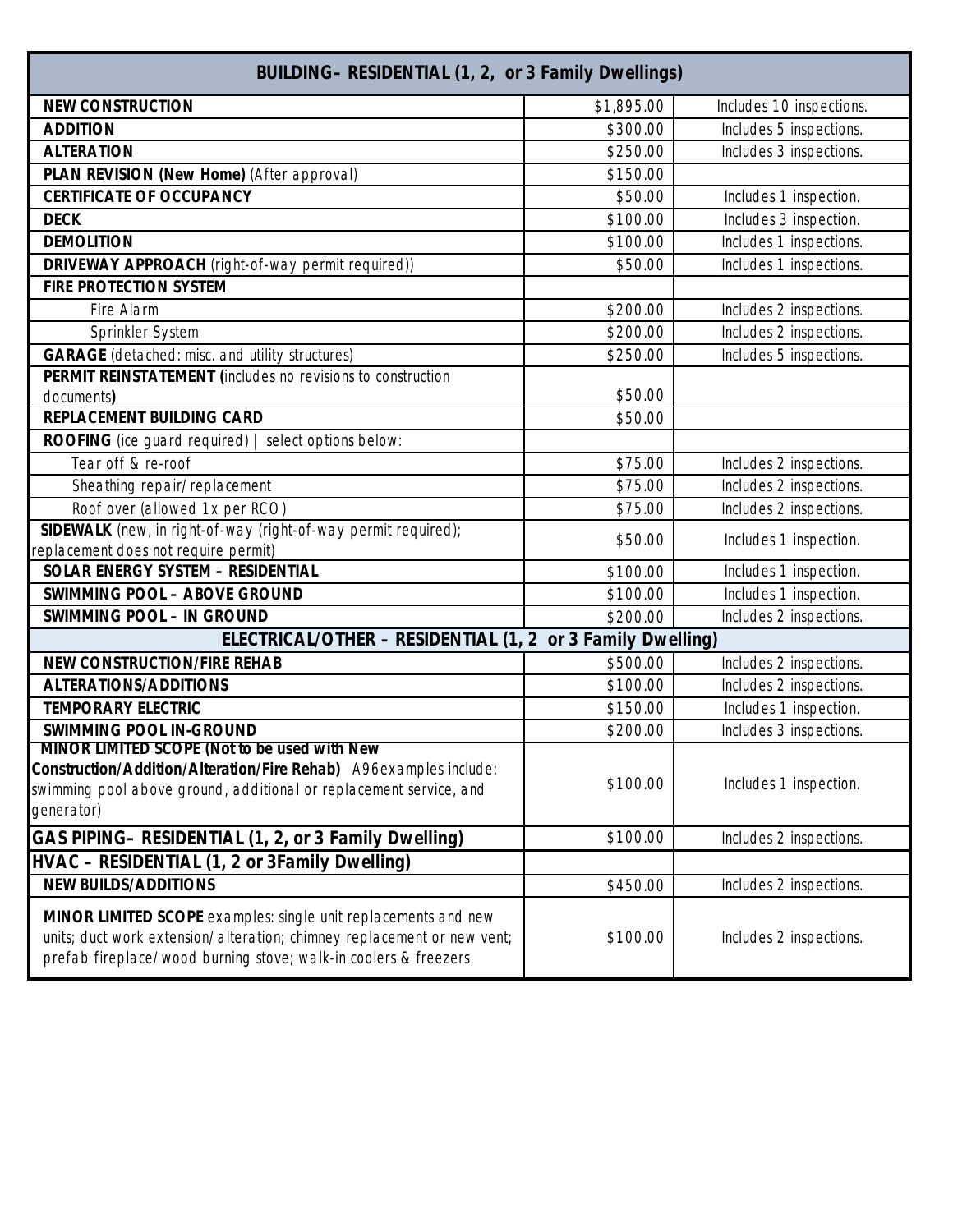| CONTRACTOR ANNUAL REGISTRATION (Per contractor, must<br>provide proof of insurability & applicable registration materials) | \$100.00                                   | Per Year                                                                                                                                                 |
|----------------------------------------------------------------------------------------------------------------------------|--------------------------------------------|----------------------------------------------------------------------------------------------------------------------------------------------------------|
| <b>INSPECTION - AFTER HOURS</b>                                                                                            | \$200.00                                   | Per hour of inspection.                                                                                                                                  |
| INSPECTION - ADDITIONAL/REINSPECTION                                                                                       | \$150.00                                   | For any inspection not included<br>with the original permit that can be<br>performed during normal work<br>hours. No refunds. Per hour of<br>inspection. |
| <b>MISCELLANEOUS PERMITS</b>                                                                                               |                                            |                                                                                                                                                          |
| MOVING STRUCTURE                                                                                                           | \$300.00                                   | Includes 2 inspections.                                                                                                                                  |
| <b>RETAINING WALL</b>                                                                                                      | \$100.00                                   | Includes 2 inspections.                                                                                                                                  |
| SHORING OF BUILDINGS                                                                                                       | \$100.00                                   | Includes 2 inspections.                                                                                                                                  |
| NUMBERING - BUILDING/UNIT                                                                                                  | \$50.00                                    | Per address.                                                                                                                                             |
| <b>PARK FEE</b>                                                                                                            | \$500.00                                   | Per dwelling unit.                                                                                                                                       |
| <b>PLUMBING</b>                                                                                                            | As set by Franklin<br>County Public Health |                                                                                                                                                          |
| <b>ESCROW</b>                                                                                                              |                                            |                                                                                                                                                          |
| <b>ASPHALT DRIVEWAY PER</b>                                                                                                |                                            |                                                                                                                                                          |
| <b>SQUARE YARD</b>                                                                                                         | \$12.50                                    |                                                                                                                                                          |
| CONCRETE APPROACH/DRIVEWAY PER SQUARE YARD                                                                                 | \$73.50                                    |                                                                                                                                                          |
| SIDEWALK PER SQUARE FOOT                                                                                                   | \$6.75                                     |                                                                                                                                                          |

Footnotes:

\*Permit fees for individual condominiums of a multi-family building of four or more units for alterations and replacement of electrical, gas piping, and HVAC systems shall be computed as one, two or three family dwelling fees.

\*The 1% Ohio Board of Building Standards (BBS) fees shall be included for all one, two and three family dwelling permits approved under the Residential Code of Ohio. These fees are arleady included within the permit fee except for the plumbing permit fees - which has the fees added.

\*The 3% Ohio Board of Building Standards (BBS) fees shall be included for all commercial and multi-family buildings of four or more units approved under the Ohio Building Code.These fees are arleady included within the permit fee except for the plumbing permit fees - which has the fees added.

\*Authority to assess such fees is contained within City Code Chapter 135.

\*All fees are non-refundable subject to City Code Chapter135.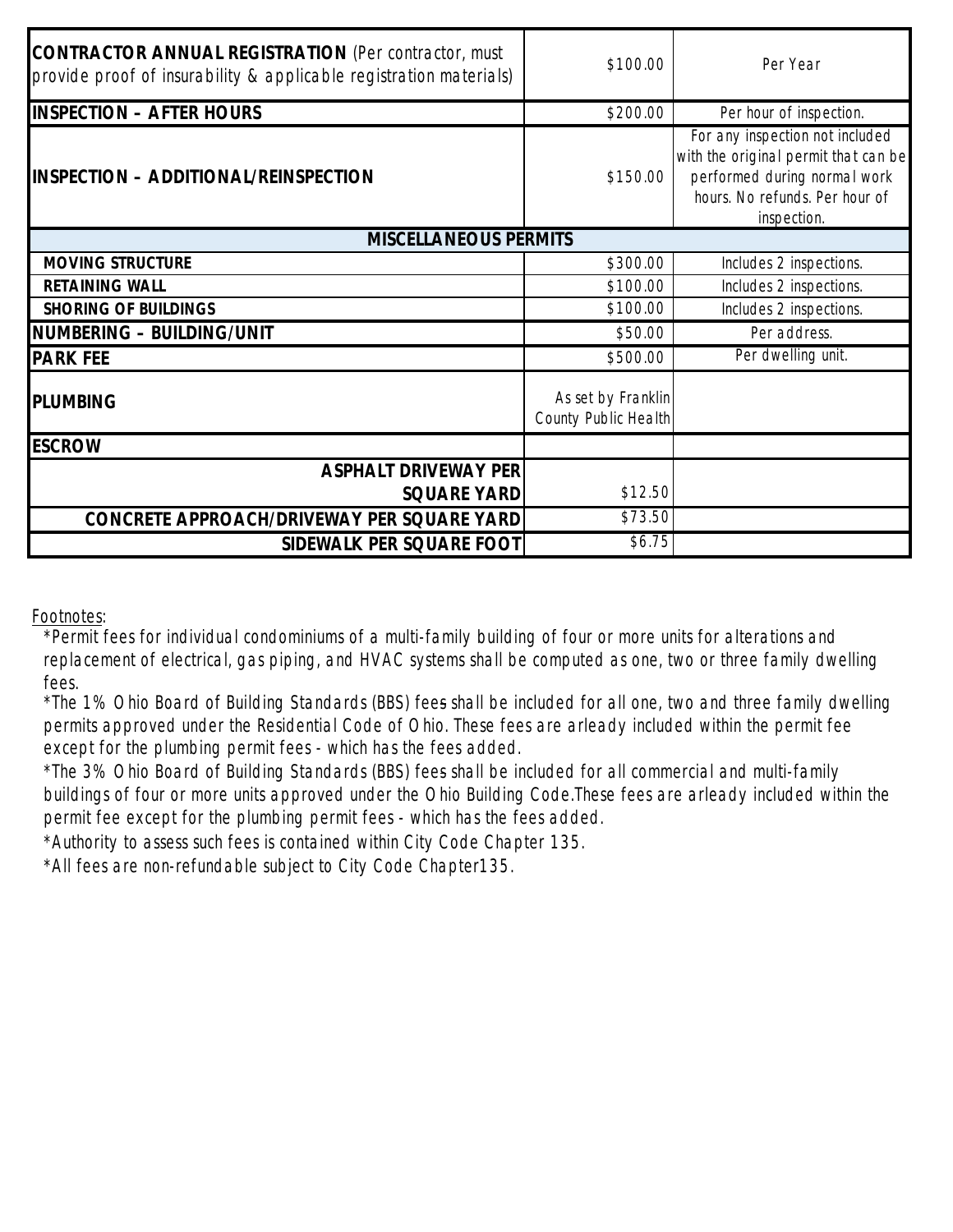## **ZONING FEE SCHEDULE**

| CATEGORY                                                             | <b>FEE</b> | <b>COMMENTS</b>                                     |
|----------------------------------------------------------------------|------------|-----------------------------------------------------|
| <b>Conditional Use</b>                                               | \$200.00   |                                                     |
| <b>Design Review</b>                                                 | \$200.00   |                                                     |
| Fence                                                                |            |                                                     |
| Fence 6 foot or below                                                | \$25.00    |                                                     |
| Fence over 6 feet tall                                               | \$100.00   | Requires building plan review<br>and inspections    |
| Final Development Plan/Outline Development Plan/Plan of              |            |                                                     |
| Development/ROD Development Plan                                     | \$1,000.00 |                                                     |
| <b>Final Plat</b>                                                    | \$700.00   |                                                     |
| <b>Flood Plain Use</b>                                               | \$100.00   |                                                     |
| Home Occupation                                                      | \$100.00   |                                                     |
| Nuisance Abatement Code Appeal                                       | \$50.00    |                                                     |
| Personal Wireless Service Facility &Co-location                      | \$2,000.00 |                                                     |
| <b>Preliminary Plat</b>                                              | \$700.00   |                                                     |
| <b>Rental Property Registration</b>                                  | \$50.00    |                                                     |
| <b>Rental Property Permit</b>                                        |            |                                                     |
| Single Family/Duplex                                                 | \$100.00   |                                                     |
| Multifamily less than 10 units                                       | \$200.00   |                                                     |
| Multifamily 10-59 units                                              | \$400.00   |                                                     |
| Multifamily 60-99 units                                              | \$600.00   |                                                     |
| Multifamily 100 or more units                                        | \$800.00   |                                                     |
| <b>Returned Check Fee</b>                                            | \$25.00    |                                                     |
| Rezoning                                                             | \$1,500.00 |                                                     |
| Sheds (see also Zoning Certificate)                                  | \$50.00    |                                                     |
| Signs                                                                | \$100.00   | Building review and inspection,<br>where applicable |
| Subdivision without Plat<br>Residential                              | \$150.00   |                                                     |
| All Other Districts                                                  | \$350.00   |                                                     |
| <b>Tree Removal Permit</b>                                           | \$100.00   |                                                     |
| Variance                                                             |            |                                                     |
| Single Family                                                        | \$250.00   |                                                     |
| <b>All Other Districts</b>                                           | \$500.00   |                                                     |
| <b>Zoning Certificate</b>                                            | \$50.00    |                                                     |
| (Sheds, Pergola, Outdoor Kitchen, Freestanding Deck under 200sq ft.) |            |                                                     |
| <b>Zoning Verification Letter</b>                                    | \$50.00    |                                                     |

Footnotes:

Authority to assess such fees is contained within City Code Chapter 135. Rates are subject to change. Please note that this fee schedule is intended to be a guide for information only. All fees are due and payable at time of submission and are nonrefundable.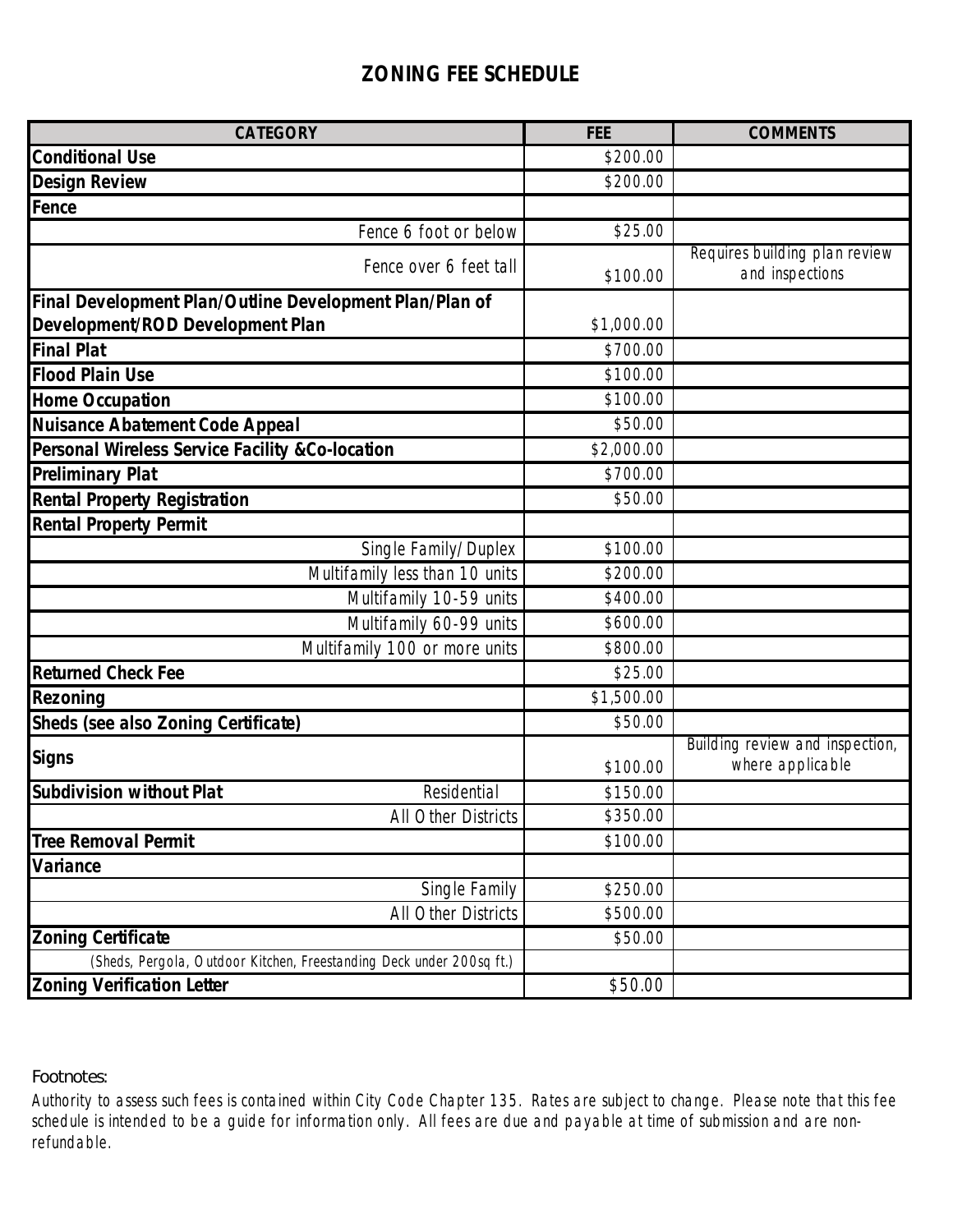| <b>BUILDING DIVISION - FEE SCHEDULE</b> |                   |                                                                                                  |                    |
|-----------------------------------------|-------------------|--------------------------------------------------------------------------------------------------|--------------------|
|                                         |                   | <b>ATTACHMENT A</b>                                                                              |                    |
|                                         |                   | (for new buildings & additions)                                                                  |                    |
|                                         | Project Area (SF) |                                                                                                  | <b>Permit Fees</b> |
| $\overline{0}$                          | to                | 5,000                                                                                            | \$1,500.00         |
| 5,001                                   | to                | 6,000                                                                                            | \$1,650.00         |
| 6,001                                   | to                | 7,000                                                                                            | \$1,800.00         |
| 7,001                                   | to                | 8,000                                                                                            | \$1,950.00         |
| 8,001                                   | to                | 9,000                                                                                            | \$2,100.00         |
| 9,001                                   | to                | 10,000                                                                                           | \$2,250.00         |
| 10,001                                  | to                | 11,000                                                                                           | \$2,400.00         |
| 11,001                                  | to                | 12,000                                                                                           | \$2,550.00         |
| 12,001                                  | to                | 13,000                                                                                           | \$2,700.00         |
| 13,001                                  | to                | 14,000                                                                                           | \$2,850.00         |
| 14,001                                  | to                | 15,000                                                                                           | \$3,000.00         |
| 15,001                                  | to                | 16,000                                                                                           | \$3,150.00         |
| 16,001                                  | to                | 17,000                                                                                           | \$3,300.00         |
| 17,001                                  | to                | 18,000                                                                                           | \$3,450.00         |
| 18,001                                  | to                | 19,000                                                                                           | \$3,600.00         |
| 19,001                                  | to                | 20,000                                                                                           | \$3,750.00         |
| 20,001                                  | to                | 21,000                                                                                           | \$3,900.00         |
| 21,001                                  | to                | 22,000                                                                                           | \$4,050.00         |
| 22,001                                  | to                | 23,000                                                                                           | \$4,200.00         |
| 23,001                                  | to                | 24,000                                                                                           | \$4,350.00         |
| 24,001                                  | to                | 25,000                                                                                           | \$4,500.00         |
| 25,001                                  | to                | 26,000                                                                                           | \$4,650.00         |
| 26,001                                  | to                | 27,000                                                                                           | \$4,800.00         |
| 27,001                                  | to                | 28,000                                                                                           | \$4,950.00         |
| 28,001                                  | to                | 29,000                                                                                           | \$5,100.00         |
| 29,001                                  | to                | 30,000                                                                                           | \$5,250.00         |
| 30,001                                  | to                | 31,000                                                                                           | \$5,400.00         |
| 31,001                                  | to                | 32,000                                                                                           | \$5,550.00         |
| 32,001                                  | to                | 33,000                                                                                           | \$5,700.00         |
| 33,001                                  | to                | 34,000                                                                                           | \$5,850.00         |
| 34,001                                  | to                | 35,000                                                                                           | \$6,000.00         |
| 35,001                                  | to                | 36,000                                                                                           | \$6,150.00         |
| 36,001                                  | to                | 37,000                                                                                           | \$6,300.00         |
| 37,001                                  | to                | 38,000                                                                                           | \$6,450.00         |
| 38,001                                  | to                | 39,000                                                                                           | \$6,600.00         |
| 39,001                                  | to                | 40,000                                                                                           | \$6,750.00         |
| 40,001                                  | to                | 41,000                                                                                           | \$6,900.00         |
|                                         |                   | Contact the Building Division, 614-342-4010 for fees related to projects larger than 41,000 S.F. |                    |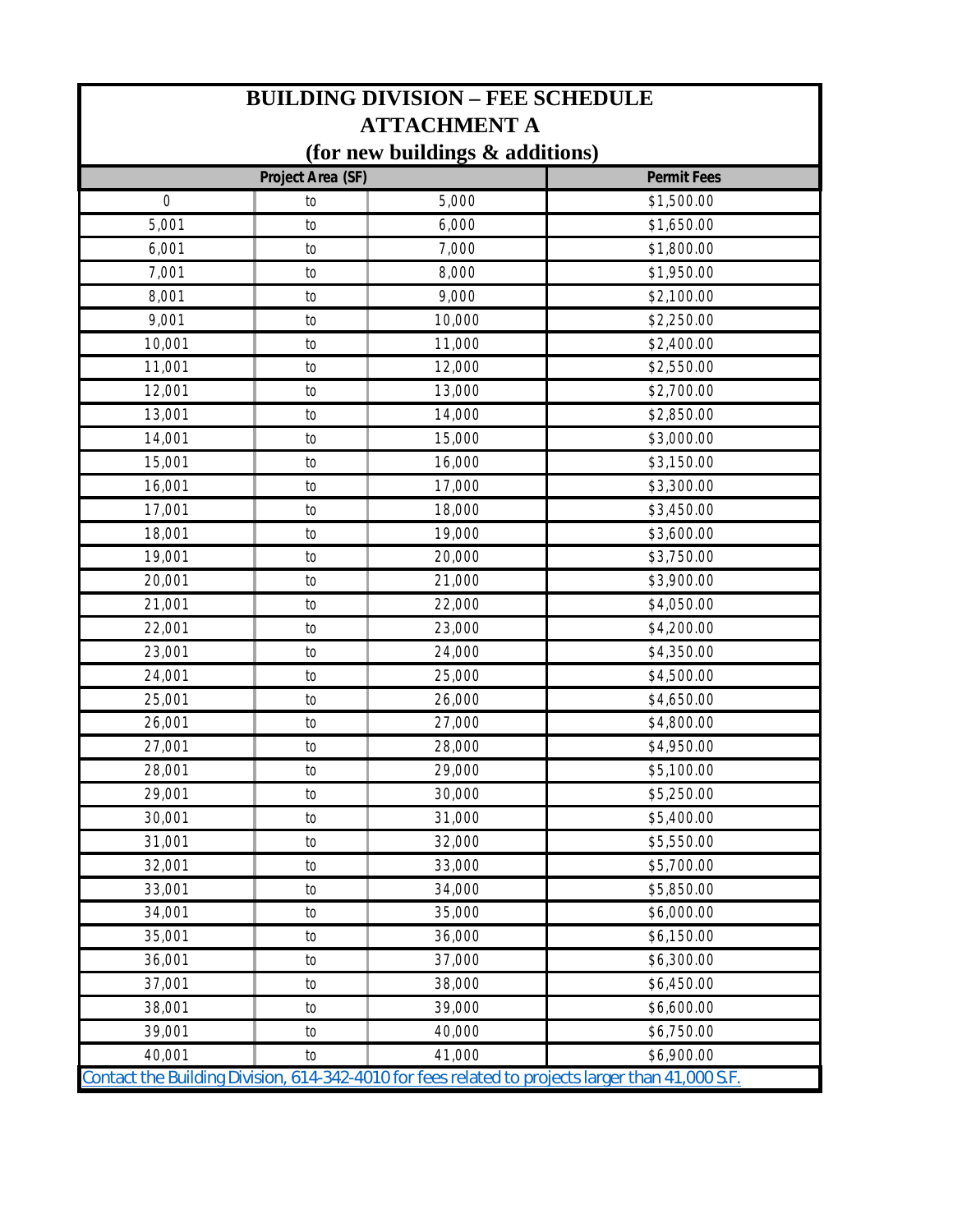| Commercial Building Fee Schedule - Attachment A |                   |        |             |
|-------------------------------------------------|-------------------|--------|-------------|
| New Buildings and Additions                     |                   |        |             |
|                                                 |                   |        |             |
|                                                 | Project Area (SF) |        | Permit Fees |
| $\boldsymbol{0}$                                | to                | 1,000  | \$1,500.00  |
| 1,001                                           | to                | 2,000  | \$1,500.00  |
| 2,001                                           | to                | 3,000  | \$1,500.00  |
| 3,001                                           | to                | 4,000  | \$1,500.00  |
| 4,001                                           | to                | 5,000  | \$1,500.00  |
| 5,001                                           | to                | 6,000  | \$1,650.00  |
| 6,001                                           | to                | 7,000  | \$1,800.00  |
| 7,001                                           | to                | 8,000  | \$1,950.00  |
| 8,001                                           | to                | 9,000  | \$2,100.00  |
| 9,001                                           | to                | 10,000 | \$2,250.00  |
| 10,001                                          | to                | 11,000 | \$2,400.00  |
| 11,001                                          | to                | 12,000 | \$2,550.00  |
| 12,001                                          | to                | 13,000 | \$2,700.00  |
| 13,001                                          | to                | 14,000 | \$2,850.00  |
| 14,001                                          | to                | 15,000 | \$3,000.00  |
| 15,001                                          | to                | 16,000 | \$3,150.00  |
| 16,001                                          | to                | 17,000 | \$3,300.00  |
| 17,001                                          | to                | 18,000 | \$3,450.00  |
| 18,001                                          | to                | 19,000 | \$3,600.00  |
| 19,001                                          | to                | 20,000 | \$3,750.00  |
| 20,001                                          | to                | 21,000 | \$3,900.00  |
| 21,001                                          | to                | 22,000 | \$4,050.00  |
| 22,001                                          | to                | 23,000 | \$4,200.00  |
| 23,001                                          | to                | 24,000 | \$4,350.00  |
| 24,001                                          | to                | 25,000 | \$4,500.00  |
| 25,001                                          | to                | 26,000 | \$4,650.00  |
| 26,001                                          | to                | 27,000 | \$4,800.00  |
| 27,001                                          | to                | 28,000 | \$4,950.00  |
| 28,001                                          | to                | 29,000 | \$5,100.00  |
| 29,001                                          | to                | 30,000 | \$5,250.00  |
| 30,001                                          | to                | 31,000 | \$5,400.00  |
| 31,001                                          | to                | 32,000 | \$5,550.00  |
| 32,001                                          | to                | 33,000 | \$5,700.00  |
| 33,001                                          | to                | 34,000 | \$5,850.00  |
| 34,001                                          | to                | 35,000 | \$6,000.00  |
| 35,001                                          | to                | 36,000 | \$6,150.00  |
| 36,001                                          | to                | 37,000 | \$6,300.00  |
| 37,001                                          | to                | 38,000 | \$6,450.00  |
| 38,001                                          | to                | 39,000 | \$6,600.00  |
| 39,001                                          | to                | 40,000 | \$6,750.00  |
| 40,001                                          | to                | 41,000 | \$6,900.00  |
| 41,001                                          | to                | 42,000 | \$7,050.00  |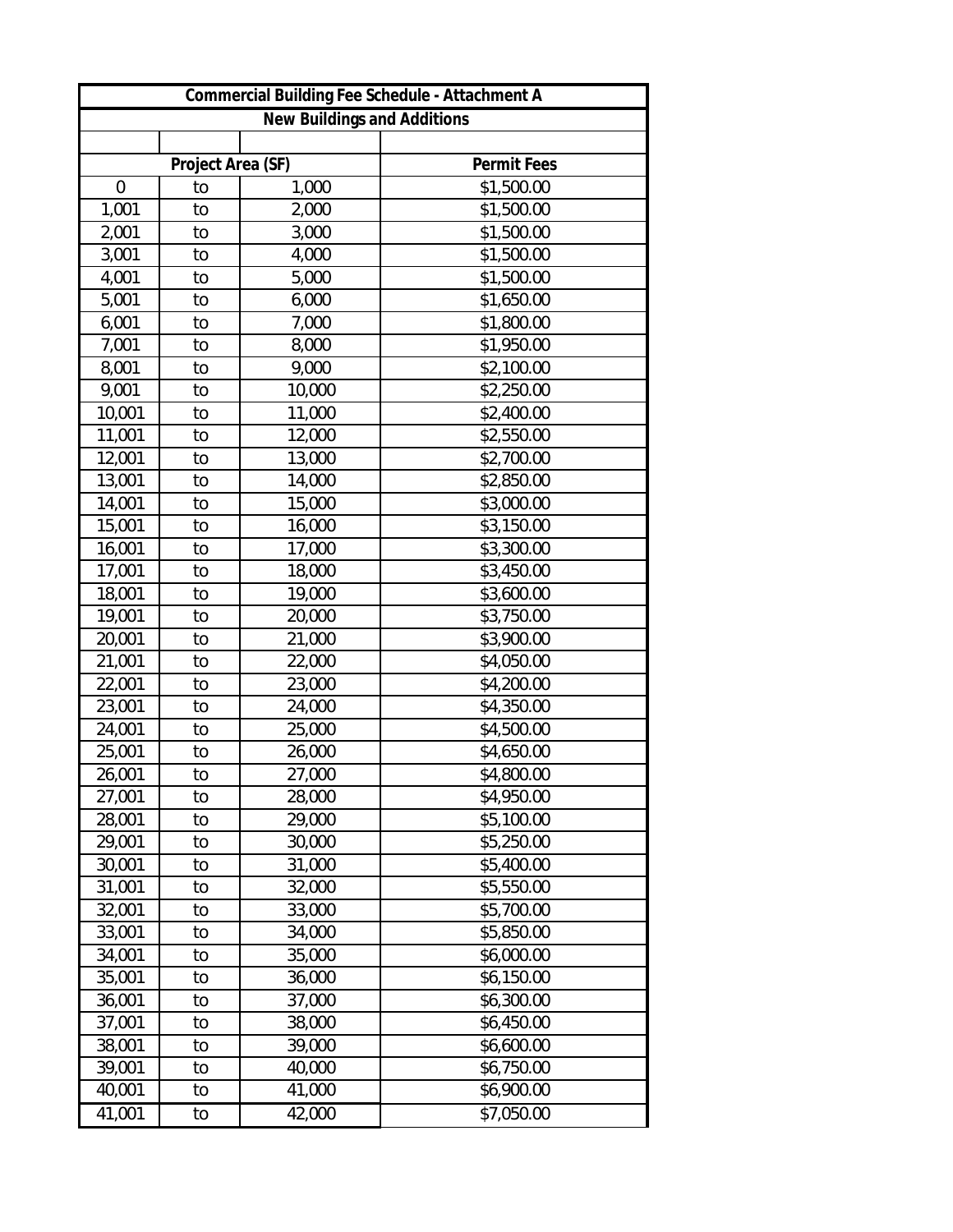| 42,001              | to | 43,000              | \$7,200.00              |
|---------------------|----|---------------------|-------------------------|
| 43,001              | to | 44,000              | \$7,350.00              |
| 44,001              | to | 45,000              | \$7,500.00              |
| 45,001              | to | 46,000              | \$7,650.00              |
| 46,001              | to | 47,000              | \$7,800.00              |
| 47,001              | to | 48,000              | \$7,950.00              |
| 48,001              | to | 49,000              | \$8,100.00              |
| 49,001              | to | 50,000              | \$8,250.00              |
| 50,001              | to | 51,000              | \$8,400.00              |
| 51,001              | to | 52,000              | \$8,550.00              |
| 52,001              | to | 53,000              | \$8,700.00              |
| 53,001              | to | 54,000              | \$8,850.00              |
| 54,001              | to | 55,000              | \$9,000.00              |
| $\overline{55,001}$ | to | 56,000              | \$9,150.00              |
| 56,001              | to | 57,000              | \$9,300.00              |
| 57,001              | to | 58,000              | \$9,450.00              |
| 58,001              | to | 59,000              | \$9,600.00              |
| $\overline{59,}001$ | to | 60,000              | \$9,750.00              |
| 60,001              | to | 61,000              | \$9,900.00              |
| 61,001              | to | 62,000              | \$10,050.00             |
| 62,001              | to | 63,000              | \$10,200.00             |
| 63,001              | to | 64,000              | \$10,350.00             |
| 64,001              | to | 65,000              | \$10,500.00             |
| 65,001              | to | 66,000              | \$10,650.00             |
| 66,001              | to | 67,000              | \$10,800.00             |
| 67,001              | to | 68,000              | \$10,950.00             |
| 68,001              | to | 69,000              | \$11,100.00             |
| 69,001              | to | 70,000              | \$11,250.00             |
| 70,001              | to | 71,000              | \$11,400.00             |
| 71,001              | to | $\overline{72,000}$ | $\overline{$}11,550.00$ |
| 72,001              | to | 73,000              | \$11,700.00             |
| 73,001              | to | 74,000              | \$11,850.00             |
| 74,001              | to | 75,000              | \$12,000.00             |
| 75,001              | to | 76,000              | \$12,150.00             |
| 76,001              | to | 77,000              | \$12,300.00             |
| 77,001              | to | 78,000              | \$12,450.00             |
| 78,001              | to | 79,000              | \$12,600.00             |
| 79,001              | to | 80,000              | \$12,750.00             |
| 80,001              | to | 81,000              | \$12,900.00             |
| 81,001              | to | 82,000              | \$13,050.00             |
| 82,001              | to | 83,000              | \$13,200.00             |
| 83,001              | to | 84,000              | \$13,350.00             |
| 84,001              | to | 85,000              | \$13,500.00             |
| 85,001              | to | 86,000              | \$13,650.00             |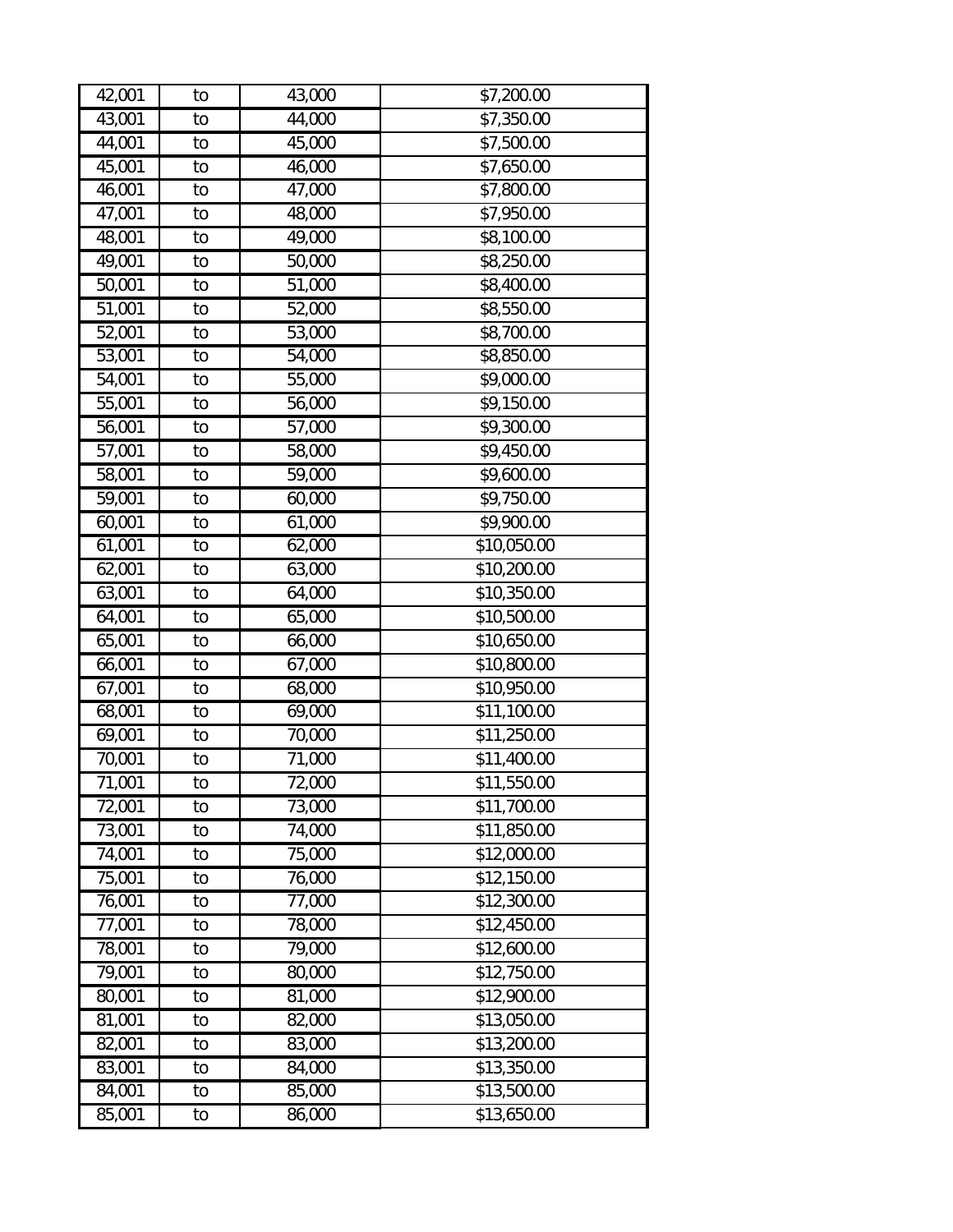| 86,001                | to | 87,000  | \$13,800.00 |
|-----------------------|----|---------|-------------|
| 87,001                | to | 88,000  | \$13,950.00 |
| 88,001                | to | 89,000  | \$14,100.00 |
| 89,001                | to | 90,000  | \$14,250.00 |
| 90,001                | to | 91,000  | \$14,400.00 |
| $\overline{9}1,001$   | to | 92,000  | \$14,550.00 |
| 92,001                | to | 93,000  | \$14,700.00 |
| 93,001                | to | 94,000  | \$14,850.00 |
| 94,001                | to | 95,000  | \$15,000.00 |
| 95,001                | to | 96,000  | \$15,150.00 |
| 96,001                | to | 97,000  | \$15,300.00 |
| 97,001                | to | 98,000  | \$15,450.00 |
| 98,001                | to | 99,000  | \$15,600.00 |
| 99,001                | to | 100,000 | \$15,750.00 |
| 100,001               | to | 101,000 | \$15,900.00 |
| 101,001               | to | 102,000 | \$16,050.00 |
| 102,001               | to | 103,000 | \$16,200.00 |
| 103,001               | to | 104,000 | \$16,350.00 |
| 104,001               | to | 105,000 | \$16,500.00 |
| 105,001               | to | 106,000 | \$16,650.00 |
| 106,001               | to | 107,000 | \$16,800.00 |
| 107,001               | to | 108,000 | \$16,950.00 |
| 108,001               | to | 109,000 | \$17,100.00 |
| 109,001               | to | 110,000 | \$17,250.00 |
| 110,001               | to | 111,000 | \$17,400.00 |
| 111,001               | to | 112,000 | \$17,550.00 |
| 112,001               | to | 113,000 | \$17,700.00 |
| 113,001               | to | 114,000 | \$17,850.00 |
| 114,001               | to | 115,000 | \$18,000.00 |
| 115,001               | to | 116,000 | \$18,150.00 |
| 116,001               | to | 117,000 | \$18,300.00 |
| 117,001               | to | 118,000 | \$18,450.00 |
| 118,001               | to | 119,000 | \$18,600.00 |
| 119,001               | to | 120,000 | \$18,750.00 |
| 120,001               | to | 121,000 | \$18,900.00 |
| 121,001               | to | 122,000 | \$19,050.00 |
| 122,001               | to | 123,000 | \$19,200.00 |
| 123,001               | to | 124,000 | \$19,350.00 |
| 124,001               | to | 125,000 | \$19,500.00 |
| 125,001               | to | 126,000 | \$19,650.00 |
| 126,001               | to | 127,000 | \$19,800.00 |
| $\overline{127}$ ,001 | to | 128,000 | \$19,950.00 |
| 128,001               | to | 129,000 | \$20,100.00 |
| 129,001               | to | 130,000 | \$20,250.00 |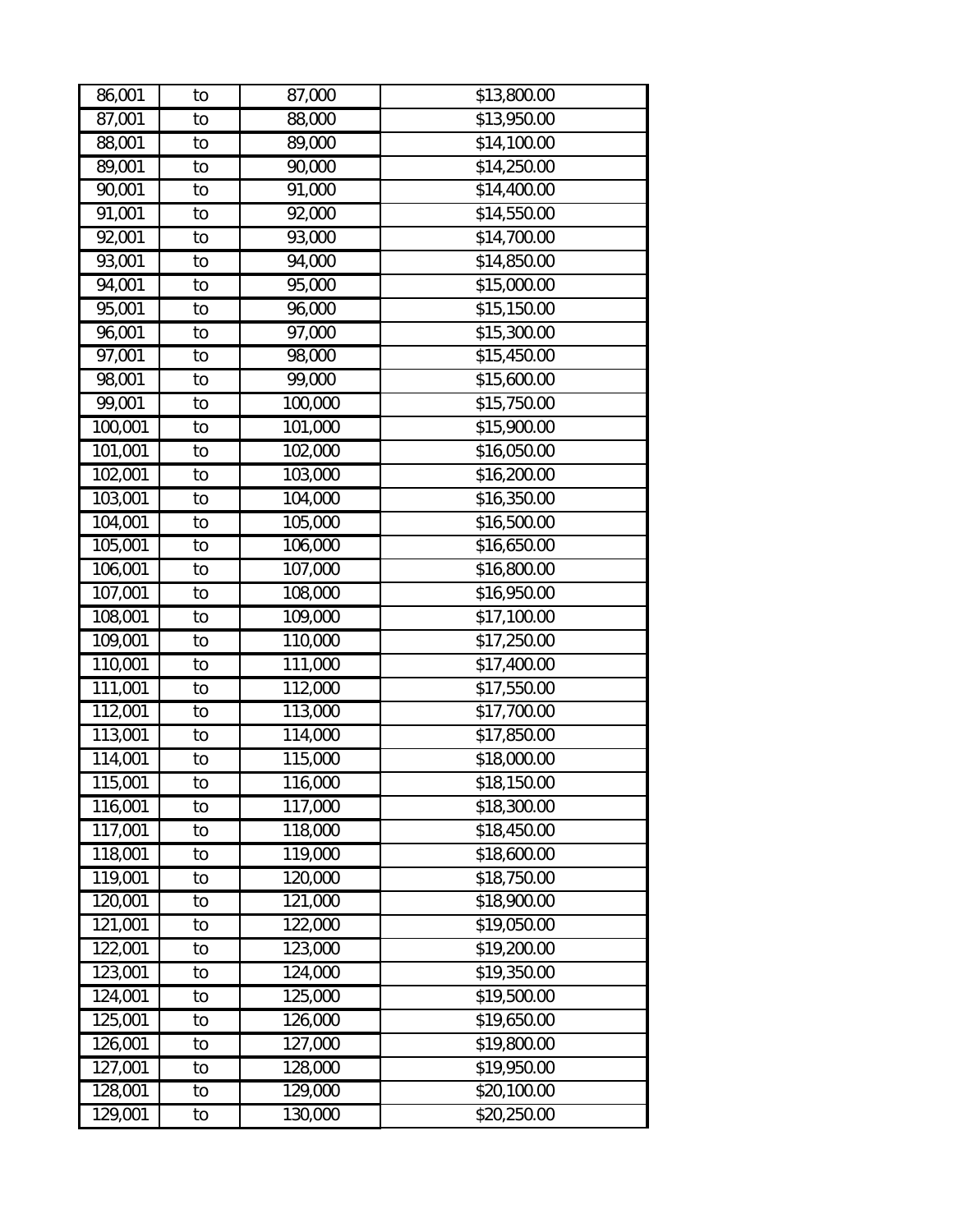| 130,001 | to | 131,000 | \$20,400.00 |
|---------|----|---------|-------------|
| 131,001 | to | 132,000 | \$20,550.00 |
| 132,001 | to | 133,000 | \$20,700.00 |
| 133,001 | to | 134,000 | \$20,850.00 |
| 134,001 | to | 135,000 | \$21,000.00 |
| 135,001 | to | 136,000 | \$21,150.00 |
| 136,001 | to | 137,000 | \$21,300.00 |
| 137,001 | to | 138,000 | \$21,450.00 |
| 138,001 | to | 139,000 | \$21,600.00 |
| 139,001 | to | 140,000 | \$21,750.00 |
| 140,001 | to | 141,000 | \$21,900.00 |
| 141,001 | to | 142,000 | \$22,050.00 |
| 142,001 | to | 143,000 | \$22,200.00 |
| 143,001 | to | 144,000 | \$22,350.00 |
| 144,001 | to | 145,000 | \$22,500.00 |
| 145,001 | to | 146,000 | \$22,650.00 |
| 146,001 | to | 147,000 | \$22,800.00 |
| 147,001 | to | 148,000 | \$22,950.00 |
| 148,001 | to | 149,000 | \$23,100.00 |
| 149,001 | to | 150,000 | \$23,250.00 |
| 150,001 | to | 151,000 | \$23,400.00 |
| 151,001 | to | 152,000 | \$23,550.00 |
| 152,001 | to | 153,000 | \$23,700.00 |
| 153,001 | to | 154,000 | \$23,850.00 |
| 154,001 | to | 155,000 | \$24,000.00 |
| 155,001 | to | 156,000 | \$24,150.00 |
| 156,001 | to | 157,000 | \$24,300.00 |
| 157,001 | to | 158,000 | \$24,450.00 |
| 158,001 | to | 159,000 | \$24,600.00 |
| 159,001 | to | 160,000 | \$24,750.00 |
| 160,001 | to | 161,000 | \$24,900.00 |
| 161,001 | to | 162,000 | \$25,050.00 |
| 162,001 | to | 163,000 | \$25,200.00 |
| 163,001 | to | 164,000 | \$25,350.00 |
| 164,001 | to | 165,000 | \$25,500.00 |
| 165,001 | to | 166,000 | \$25,650.00 |
| 166,001 | to | 167,000 | \$25,800.00 |
| 167,001 | to | 168,000 | \$25,950.00 |
| 168,001 | to | 169,000 | \$26,100.00 |
| 169,001 | to | 170,000 | \$26,250.00 |
| 170,001 | to | 171,000 | \$26,400.00 |
| 171,001 | to | 172,000 | \$26,550.00 |
| 172,001 | to | 173,000 | \$26,700.00 |
| 173,001 | to | 174,000 | \$26,850.00 |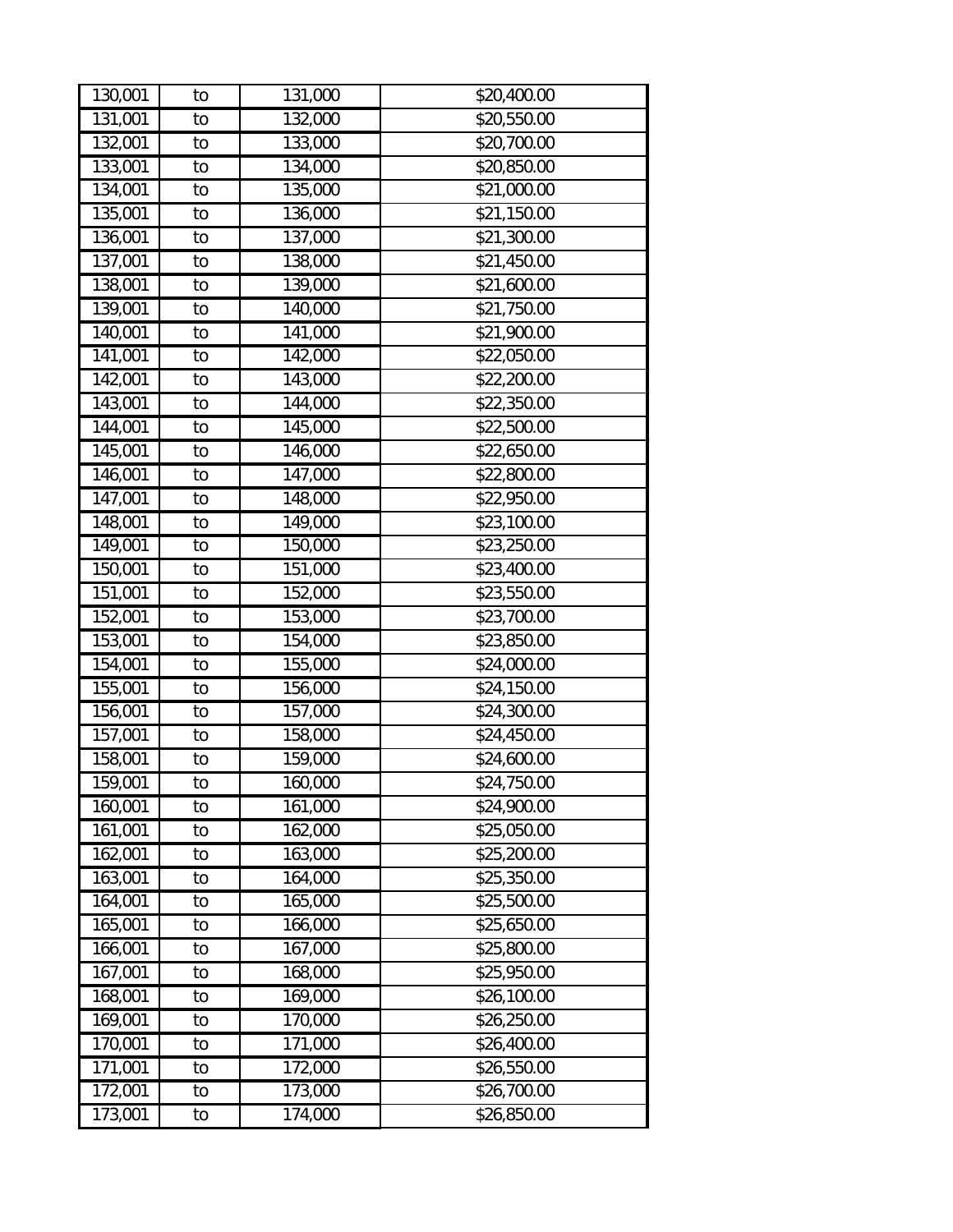| 174,001               | to | 175,000 | \$27,000.00             |
|-----------------------|----|---------|-------------------------|
| 175,001               | to | 176,000 | \$27,150.00             |
| 176,001               | to | 177,000 | \$27,300.00             |
| 177,001               | to | 178,000 | \$27,450.00             |
| 178,001               | to | 179,000 | \$27,600.00             |
| 179,001               | to | 180,000 | \$27,750.00             |
| 180,001               | to | 181,000 | \$27,900.00             |
| 181,001               | to | 182,000 | \$28,050.00             |
| 182,001               | to | 183,000 | \$28,200.00             |
| 183,001               | to | 184,000 | \$28,350.00             |
| 184,001               | to | 185,000 | \$28,500.00             |
| 185,001               | to | 186,000 | \$28,650.00             |
| 186,001               | to | 187,000 | \$28,800.00             |
| 187,001               | to | 188,000 | \$28,950.00             |
| 188,001               | to | 189,000 | \$29,100.00             |
| 189,001               | to | 190,000 | \$29,250.00             |
| 190,001               | to | 191,000 | \$29,400.00             |
| 191,001               | to | 192,000 | \$29,550.00             |
| 192,001               | to | 193,000 | \$29,700.00             |
| 193,001               | to | 194,000 | \$29,850.00             |
| 194,001               | to | 195,000 | \$30,000.00             |
| 195,001               | to | 196,000 | \$30,150.00             |
| 196,001               | to | 197,000 | \$30,300.00             |
| 197,001               | to | 198,000 | \$30,450.00             |
| 198,001               | to | 199,000 | \$30,600.00             |
| 199,001               | to | 200,000 | \$30,750.00             |
| 200,001               | to | 201,000 | \$30,900.00             |
| 201,001               | to | 202,000 | \$31,050.00             |
| 202,001               | to | 203,000 | \$31,200.00             |
| 203,001               | to | 204,000 | $\overline{$}31,350.00$ |
| 204,001               | to | 205,000 | \$31,500.00             |
| 205,001               | to | 206,000 | \$31,650.00             |
| 206,001               | to | 207,000 | \$31,800.00             |
| 207,001               | to | 208,000 | \$31,950.00             |
| 208,001               | to | 209,000 | \$32,100.00             |
| 209,001               | to | 210,000 | \$32,250.00             |
| 210,001               | to | 211,000 | \$32,400.00             |
| 211,001               | to | 212,000 | \$32,550.00             |
| 212,001               | to | 213,000 | \$32,700.00             |
| 213,001               | to | 214,000 | \$32,850.00             |
| 214,001               | to | 215,000 | \$33,000.00             |
| 215,001               | to | 216,000 | \$33,150.00             |
| $\overline{216}$ ,001 | to | 217,000 | \$33,300.00             |
| 217,001               | to | 218,000 | \$33,450.00             |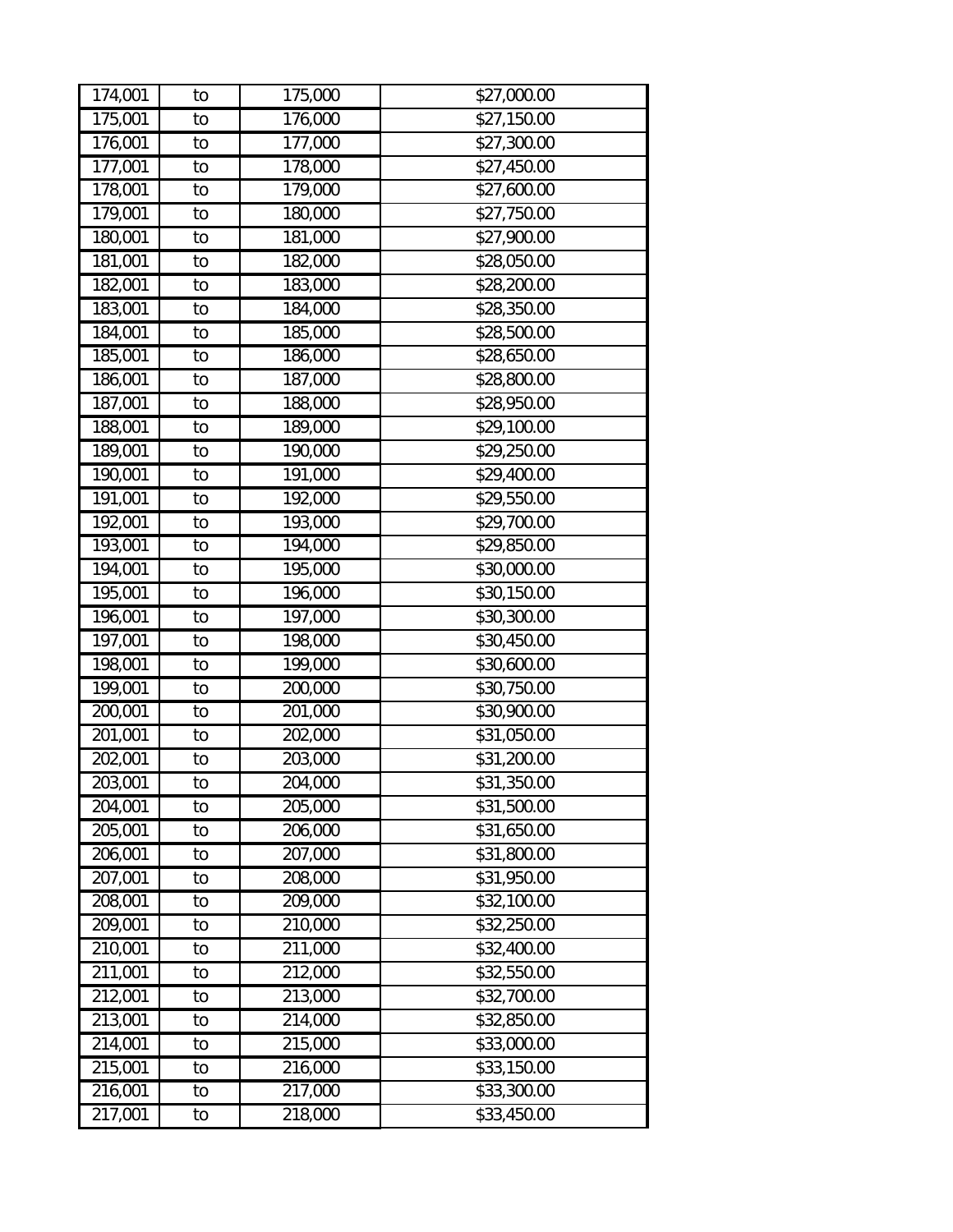| 218,001 | to | 219,000 | \$33,600.00 |
|---------|----|---------|-------------|
| 219,001 | to | 220,000 | \$33,750.00 |
| 220,001 | to | 221,000 | \$33,900.00 |
| 221,001 | to | 222,000 | \$34,050.00 |
| 222,001 | to | 223,000 | \$34,200.00 |
| 223,001 | to | 224,000 | \$34,350.00 |
| 224,001 | to | 225,000 | \$34,500.00 |
| 225,001 | to | 226,000 | \$34,650.00 |
| 226,001 | to | 227,000 | \$34,800.00 |
| 227,001 | to | 228,000 | \$34,950.00 |
| 228,001 | to | 229,000 | \$35,100.00 |
| 229,001 | to | 230,000 | \$35,250.00 |
| 230,001 | to | 231,000 | \$35,400.00 |
| 231,001 | to | 232,000 | \$35,550.00 |
| 232,001 | to | 233,000 | \$35,700.00 |
| 233,001 | to | 234,000 | \$35,850.00 |
| 234,001 | to | 235,000 | \$36,000.00 |
| 235,001 | to | 236,000 | \$36,150.00 |
| 236,001 | to | 237,000 | \$36,300.00 |
| 237,001 | to | 238,000 | \$36,450.00 |
| 238,001 | to | 239,000 | \$36,600.00 |
| 239,001 | to | 240,000 | \$36,750.00 |
| 240,001 | to | 241,000 | \$36,900.00 |
| 241,001 | to | 242,000 | \$37,050.00 |
| 242,001 | to | 243,000 | \$37,200.00 |
| 243,001 | to | 244,000 | \$37,350.00 |
| 244,001 | to | 245,000 | \$37,500.00 |
| 245,001 | to | 246,000 | \$37,650.00 |
| 246,001 | to | 247,000 | \$37,800.00 |
| 247,001 | to | 248,000 | \$37,950.00 |
| 248,001 | to | 249,000 | \$38,100.00 |
| 249,001 | to | 250,000 | \$38,250.00 |
| 250,001 | to | 251,000 | \$38,400.00 |
| 251,001 | to | 252,000 | \$38,550.00 |
| 252,001 | to | 253,000 | \$38,700.00 |
| 253,001 | to | 254,000 | \$38,850.00 |
| 254,001 | to | 255,000 | \$39,000.00 |
| 255,001 | to | 256,000 | \$39,150.00 |
| 256,001 | to | 257,000 | \$39,300.00 |
| 257,001 | to | 258,000 | \$39,450.00 |
| 258,001 | to | 259,000 | \$39,600.00 |
| 259,001 | to | 260,000 | \$39,750.00 |
| 260,001 | to | 261,000 | \$39,900.00 |
| 261,001 | to | 262,000 | \$40,050.00 |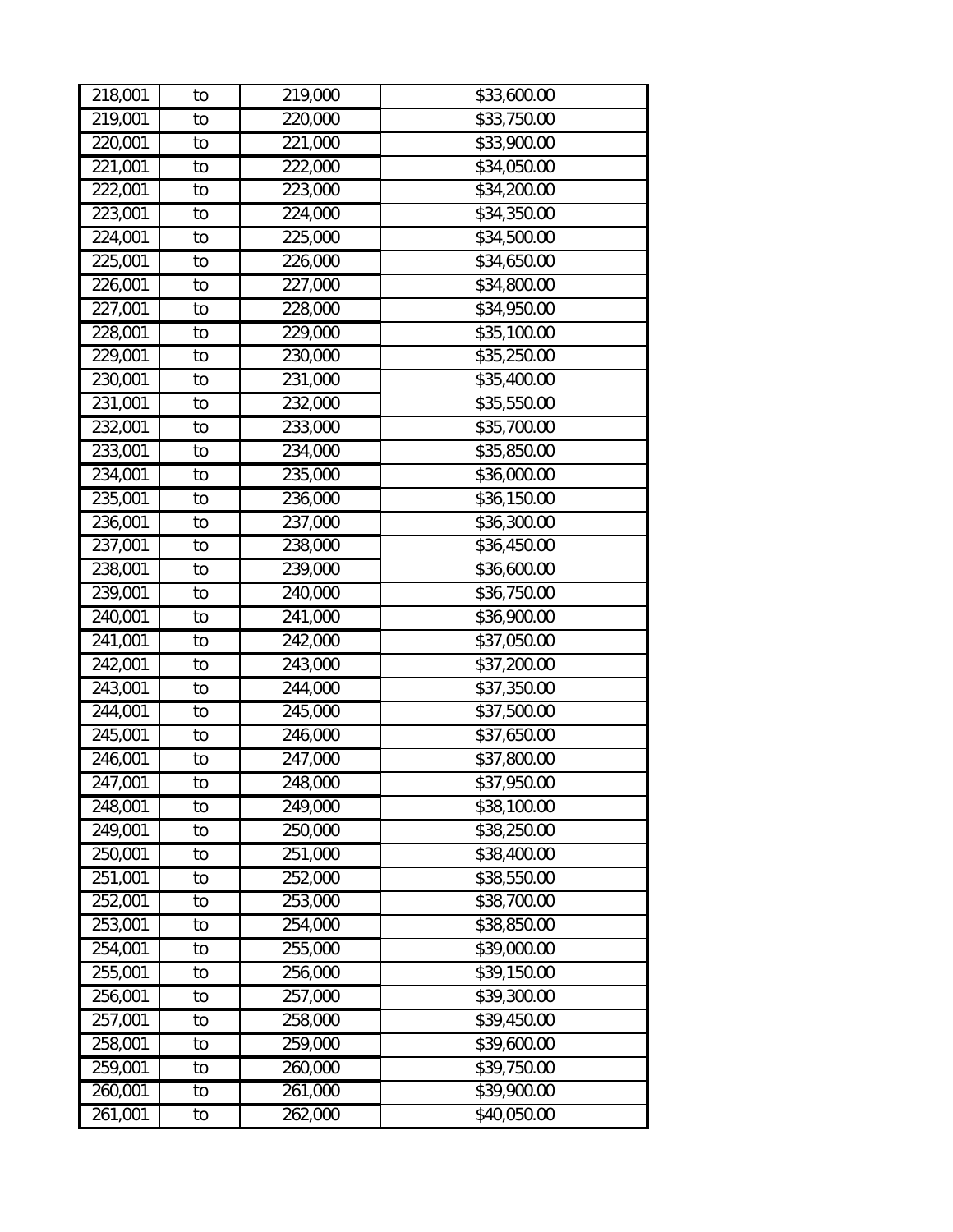| 262,001               | to | 263,000 | \$40,200.00 |
|-----------------------|----|---------|-------------|
| 263,001               | to | 264,000 | \$40,350.00 |
| 264,001               | to | 265,000 | \$40,500.00 |
| 265,001               | to | 266,000 | \$40,650.00 |
| 266,001               | to | 267,000 | \$40,800.00 |
| 267,001               | to | 268,000 | \$40,950.00 |
| 268,001               | to | 269,000 | \$41,100.00 |
| 269,001               | to | 270,000 | \$41,250.00 |
| 270,001               | to | 271,000 | \$41,400.00 |
| 271,001               | to | 272,000 | \$41,550.00 |
| 272,001               | to | 273,000 | \$41,700.00 |
| 273,001               | to | 274,000 | \$41,850.00 |
| 274,001               | to | 275,000 | \$42,000.00 |
| 275,001               | to | 276,000 | \$42,150.00 |
| 276,001               | to | 277,000 | \$42,300.00 |
| 277,001               | to | 278,000 | \$42,450.00 |
| 278,001               | to | 279,000 | \$42,600.00 |
| 279,001               | to | 280,000 | \$42,750.00 |
| 280,001               | to | 281,000 | \$42,900.00 |
| 281,001               | to | 282,000 | \$43,050.00 |
| 282,001               | to | 283,000 | \$43,200.00 |
| 283,001               | to | 284,000 | \$43,350.00 |
| 284,001               | to | 285,000 | \$43,500.00 |
| 285,001               | to | 286,000 | \$43,650.00 |
| 286,001               | to | 287,000 | \$43,800.00 |
| 287,001               | to | 288,000 | \$43,950.00 |
| 288,001               | to | 289,000 | \$44,100.00 |
| 289,001               | to | 290,000 | \$44,250.00 |
| 290,001               | to | 291,000 | \$44,400.00 |
| 291,001               | to | 292,000 | \$44,550.00 |
| $\overline{292}$ ,001 | to | 293,000 | \$44,700.00 |
| 293,001               | to | 294,000 | \$44,850.00 |
| 294,001               | to | 295,000 | \$45,000.00 |
| 295,001               | to | 296,000 | \$45,150.00 |
| 296,001               | to | 297,000 | \$45,300.00 |
| 297,001               | to | 298,000 | \$45,450.00 |
| 298,001               | to | 299,000 | \$45,600.00 |
| 299,001               | to | 300,000 | \$45,750.00 |
| 300,001               | to | 301,000 | \$45,900.00 |
| 301,001               | to | 302,000 | \$46,050.00 |
| 302,001               | to | 303,000 | \$46,200.00 |
| 303,001               | to | 304,000 | \$46,350.00 |
| 304,001               | to | 305,000 | \$46,500.00 |
| 305,001               | to | 306,000 | \$46,650.00 |